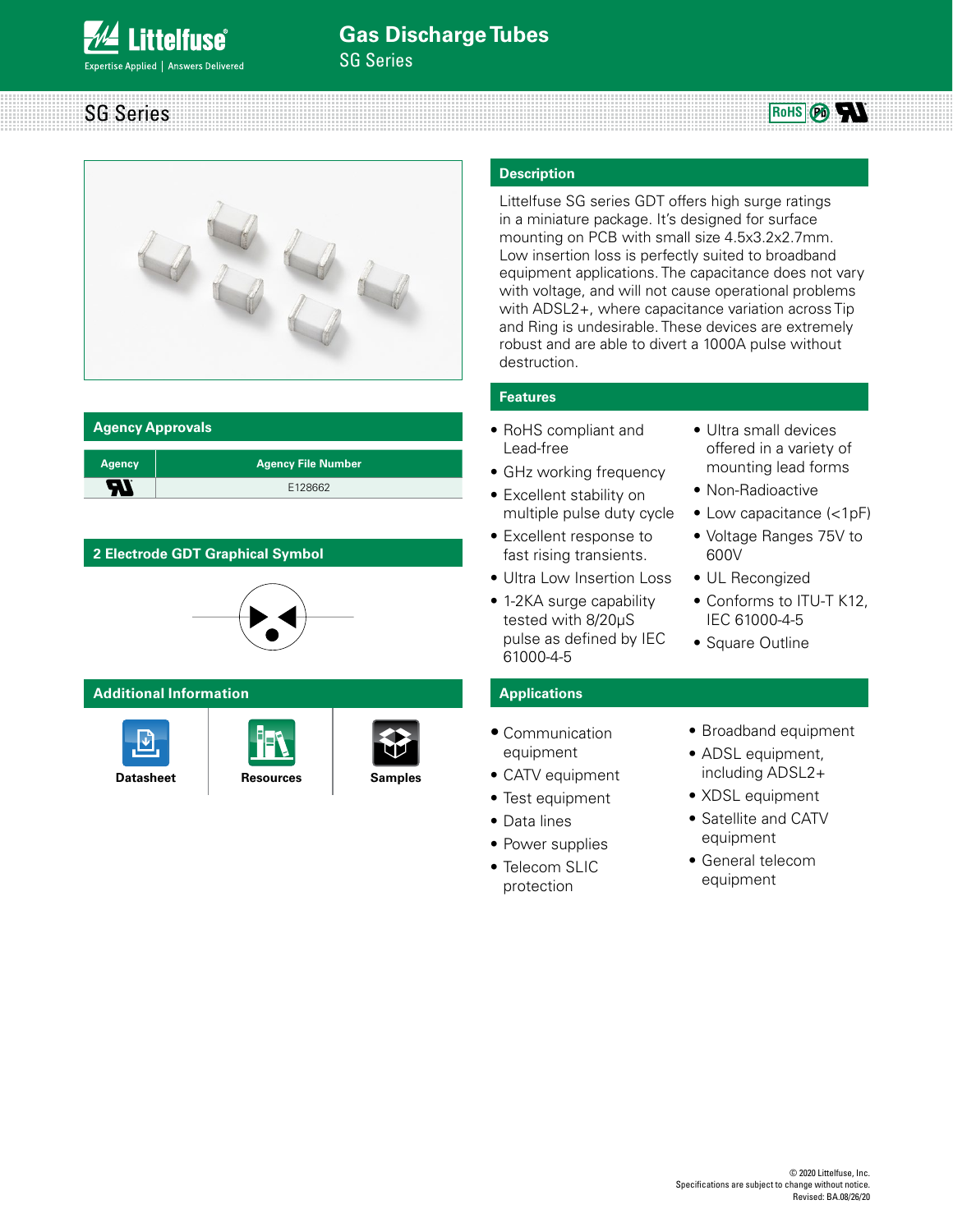SG Series

| <b>Electrical Characteristics</b> |                                              |                                 |                                                              |                                                                   |                                 |                                  |                                       |                                                           |                               |                                                           |                                                                      |                                                                                             |               |       |  |
|-----------------------------------|----------------------------------------------|---------------------------------|--------------------------------------------------------------|-------------------------------------------------------------------|---------------------------------|----------------------------------|---------------------------------------|-----------------------------------------------------------|-------------------------------|-----------------------------------------------------------|----------------------------------------------------------------------|---------------------------------------------------------------------------------------------|---------------|-------|--|
|                                   |                                              | Device Specifications (at 25°C) |                                                              |                                                                   |                                 |                                  |                                       |                                                           |                               | <b>Life Ratings</b>                                       |                                                                      |                                                                                             |               |       |  |
| Part<br><b>Number</b>             | <b>DC Breakdown</b><br>in Volts<br>(@100V/s) |                                 | <b>Impulse</b><br><b>Breakdown</b><br>in Volts<br>(@100V/µs) | <b>Impulse</b><br><b>Breakdown</b><br><b>In Volts</b><br>$@1$ Kv/ | <b>Insulation</b><br>Resistance | Capaci-<br>tance<br>$@1$ MHz)    | <b>Arc</b><br><b>Voltage</b><br>(@1A) | <b>Glow to Arc</b><br><b>Transition</b><br><b>Current</b> | <b>Glow</b><br><b>Voltage</b> | Nominal AC<br><b>Discharge</b><br><b>Current</b><br>(x10) | <b>Nominal</b><br><b>Impulse</b><br><b>Discharge</b><br>Current (x10 | <b>Nominal</b><br><b>Impulse</b><br><b>Discharge</b><br><b>Current</b><br>$(10/1000 \mu s)$ |               |       |  |
|                                   | Min.                                         | Typ.                            | Max.                                                         | Max.                                                              | $_{\mu$ sec $)$                 | Min.                             | Max.                                  |                                                           |                               |                                                           | @50Hz)                                                               | @8/20µs)                                                                                    | $100$ cycles) |       |  |
| <b>SG75</b>                       | 52                                           | 75                              | 98                                                           | 500                                                               | 650                             |                                  |                                       | ~10V                                                      | $\sim$ 1.0 A                  | ~100V                                                     | 2A                                                                   | 2kA                                                                                         |               |       |  |
| <b>SG90</b>                       | 63                                           | 90                              | 117                                                          | 500                                                               | 600                             | $>1$ G $\Omega$<br>(at 50VDC)    |                                       |                                                           |                               |                                                           |                                                                      |                                                                                             |               |       |  |
| SG150                             | 105                                          | 150                             | 195                                                          | 500                                                               | 600                             |                                  |                                       |                                                           |                               |                                                           |                                                                      |                                                                                             |               |       |  |
| SG200+                            | 140                                          | 200                             | 260                                                          | 550                                                               | 700                             | $>1$ G $\Omega$<br>(at 100VDC)   | $<$ 1 pf                              |                                                           |                               | 2.5A                                                      |                                                                      |                                                                                             |               |       |  |
| <b>SG230</b>                      | 172                                          | 230                             | 288                                                          | 650                                                               | 800                             | $>1$ G $\Omega$<br>(at<br>50VDC) |                                       |                                                           |                               |                                                           | 2A                                                                   |                                                                                             |               |       |  |
| SG300                             | 225                                          | 300                             | 375                                                          | 700                                                               | 850                             |                                  |                                       |                                                           | ~12V                          | ~10.5A                                                    | ~100V                                                                |                                                                                             |               |       |  |
| SG300Q                            | 210                                          | 300                             | 390                                                          | 580                                                               | 650                             |                                  |                                       |                                                           |                               |                                                           | ~20V                                                                 | ~10.8 A                                                                                     | ~140V         | $NA*$ |  |
| SG350                             | 263                                          | 350                             | 437                                                          | 750                                                               | 900                             |                                  | $< 0.8$ pf                            | ~12V<br>~10.5A                                            |                               | ~100V                                                     | 2A                                                                   |                                                                                             | 10 A          |       |  |
| SG350Q                            | 263                                          | 350                             | 437                                                          | 600                                                               | 700                             |                                  |                                       |                                                           |                               | ~140V                                                     | $NA*$                                                                |                                                                                             |               |       |  |
| <b>SG400</b>                      | 300                                          | 400                             | 500                                                          | 800                                                               | 950                             |                                  |                                       |                                                           | ~100V                         | 2 A                                                       | 1kA                                                                  |                                                                                             |               |       |  |
| <b>SG420</b>                      | 315                                          | 420                             | 525                                                          | 800                                                               | 1000                            |                                  |                                       | ~10V                                                      |                               | ~50V                                                      | 2A                                                                   |                                                                                             |               |       |  |
| SG420Q                            | 315                                          | 420                             | 525                                                          | 650                                                               | 750                             |                                  | $<$ 1 pf                              | $-20V$                                                    | < 1.0 A                       |                                                           | $NA*$                                                                |                                                                                             |               |       |  |
| SG450Q                            | 370                                          | 450                             | 500                                                          | 680                                                               | 750                             |                                  |                                       | ~20V                                                      |                               | ~140V                                                     | 1 A                                                                  |                                                                                             |               |       |  |
| SG500Q                            | 400                                          | 500                             | 600                                                          | 950                                                               | 1050                            | $>1$ G $\Omega$<br>(at 100VDC)   | $< 0.5$ pf                            | ~16V                                                      | ~10.1 A                       |                                                           | 2A                                                                   |                                                                                             |               |       |  |
| SG600Q                            | 450                                          | 600                             | 750                                                          | 1100                                                              | 1200                            |                                  | $<$ 1 pf                              | ~20V                                                      | < 0.5 A                       |                                                           |                                                                      |                                                                                             |               |       |  |

**\*** Specification is not applicable for quick response (SGxxx**Q**) version of product

**+** Not UL Recognized

### **Product Characteristics**

| <b>Materials</b>                                     | Device Tin Plated 17.5±12.5 Microns<br><b>Construction Ceramic Insulator.</b> |  |  |
|------------------------------------------------------|-------------------------------------------------------------------------------|--|--|
| <b>Storage and Operational</b><br><b>Temperature</b> | $-40$ to $+90$ °C                                                             |  |  |

#### **Typical Insertion Loss**

| $@1.0 \text{ GHz} = 0.01 \text{ dB}$ |
|--------------------------------------|
| $@ 1.4 \text{GHz} = 0.1 \text{ dB}$  |
| $@1.8 \text{ GHz} = 0.53 \text{ dB}$ |
| $@2.1 \text{ GHz} = 0.81 \text{ dB}$ |
| @ 2.45 GHz= 1 dB                     |
| $@2.8 \text{ GHz} = 1.2 \text{ dB}$  |
| $@3.1 \text{ GHz} = 1.5 \text{ dB}$  |
| $@3.5$ GHz = 2.1 dB                  |

# **Voltage vs. Time Characteristic**

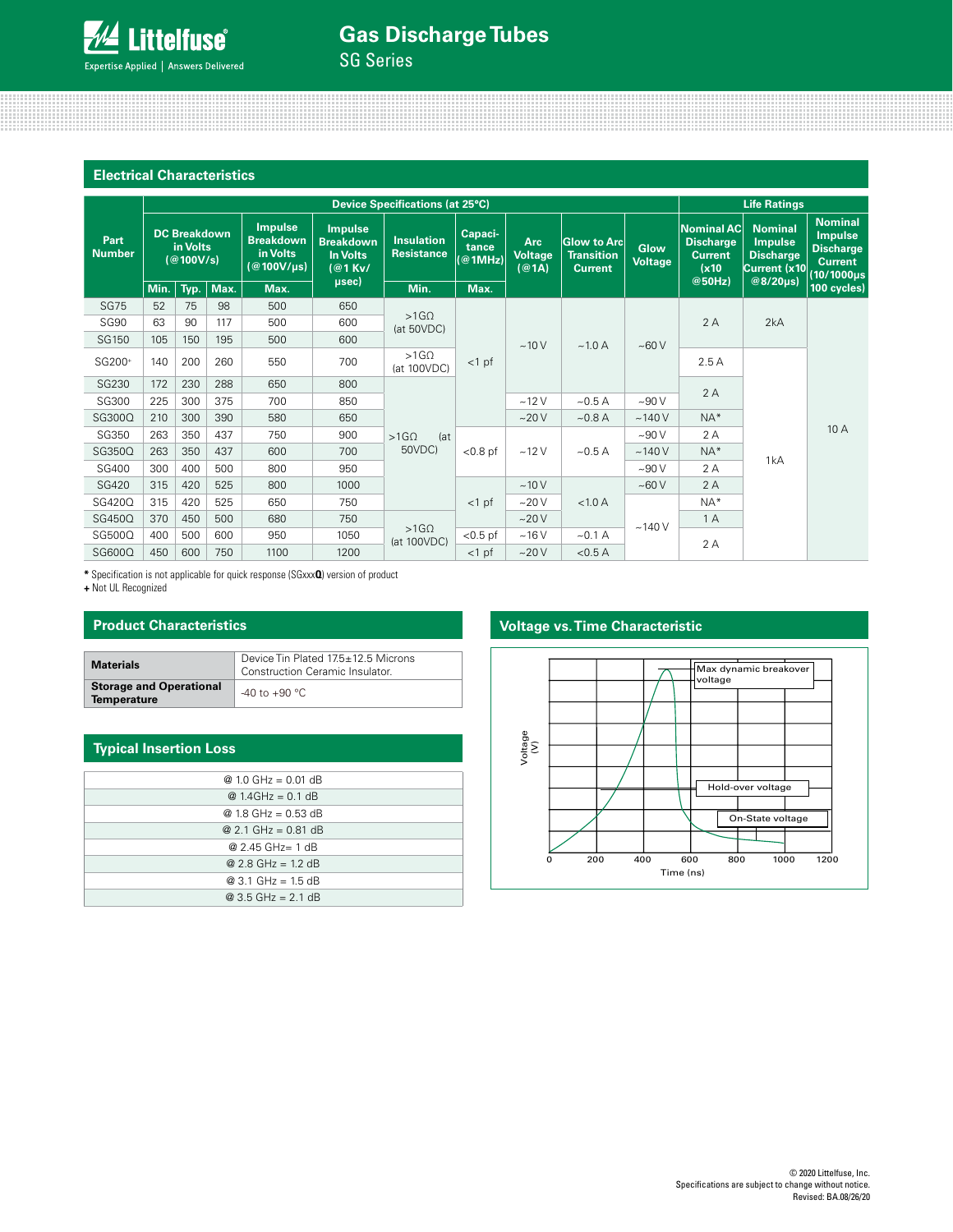SG Series

#### **Soldering Parameters - Reflow Soldering (Surface Mount Devices)**

| <b>Reflow Condition</b>                          | Pb - Free assembly                     |                    |  |
|--------------------------------------------------|----------------------------------------|--------------------|--|
| <b>Pre Heat</b>                                  | - Temperature Min $(T_{s(min)})$       | $150^{\circ}$ C    |  |
|                                                  | - Temperature Max $(T_{\text{simax}})$ | $200^{\circ}$ C    |  |
|                                                  | -Time (Min to Max) (t)                 | 60 - 180 secs      |  |
| Average ramp up rate (Liquidus Temp (T,) to peak | 3°C/second max                         |                    |  |
| $T_{S(max)}$ to $T_{L}$ - Ramp-up Rate           | 5°C/second max                         |                    |  |
| <b>Reflow</b>                                    | - Temperature $(T_L)$ (Liquidus)       | $217^{\circ}$ C    |  |
|                                                  | - Temperature (t)                      | $60 - 150$ seconds |  |
| Peak Temperature (T <sub>n</sub> )               | $260+0/5$ °C                           |                    |  |
| Time within 5°C of actual peak Temperature (t)   | $10 - 30$ seconds                      |                    |  |
| <b>Ramp-down Rate</b>                            | 6°C/second max                         |                    |  |
| Time 25°C to peak Temperature (T <sub>a</sub> )  | 8 minutes Max.                         |                    |  |
| Do not exceed                                    | $260^{\circ}$ C                        |                    |  |



#### **Device Dimensions**

#### **Dimensions in Millimeters.**





**Recommended Soldering Pad Layout**

## **Device Marking**



**Month Code**

| <b>Type Code</b> |              |  |  |  |
|------------------|--------------|--|--|--|
| A                | SG75         |  |  |  |
| в                | <b>SG90</b>  |  |  |  |
| C                | SG150        |  |  |  |
| D                | <b>SG230</b> |  |  |  |
| E                | SG300        |  |  |  |
| F                | SG300Q       |  |  |  |
| G                | SG350        |  |  |  |
| н                | SG350Q       |  |  |  |
| ı                | SG400        |  |  |  |
| J                | SG420        |  |  |  |
| ĸ                | SG420O       |  |  |  |
| L                | SG450Q       |  |  |  |
| М                | SG500Q       |  |  |  |
| N                | SG600Q       |  |  |  |
| O                | <b>SG200</b> |  |  |  |

| <b>Month Code</b> |           |  |  |
|-------------------|-----------|--|--|
| A                 | January   |  |  |
| в                 | February  |  |  |
| C                 | March     |  |  |
| D                 | April     |  |  |
| Е                 | May       |  |  |
| F                 | June      |  |  |
| G                 | July      |  |  |
| н                 | August    |  |  |
| ı                 | September |  |  |
| J                 | October   |  |  |
| ĸ                 | November  |  |  |
| L                 | December  |  |  |